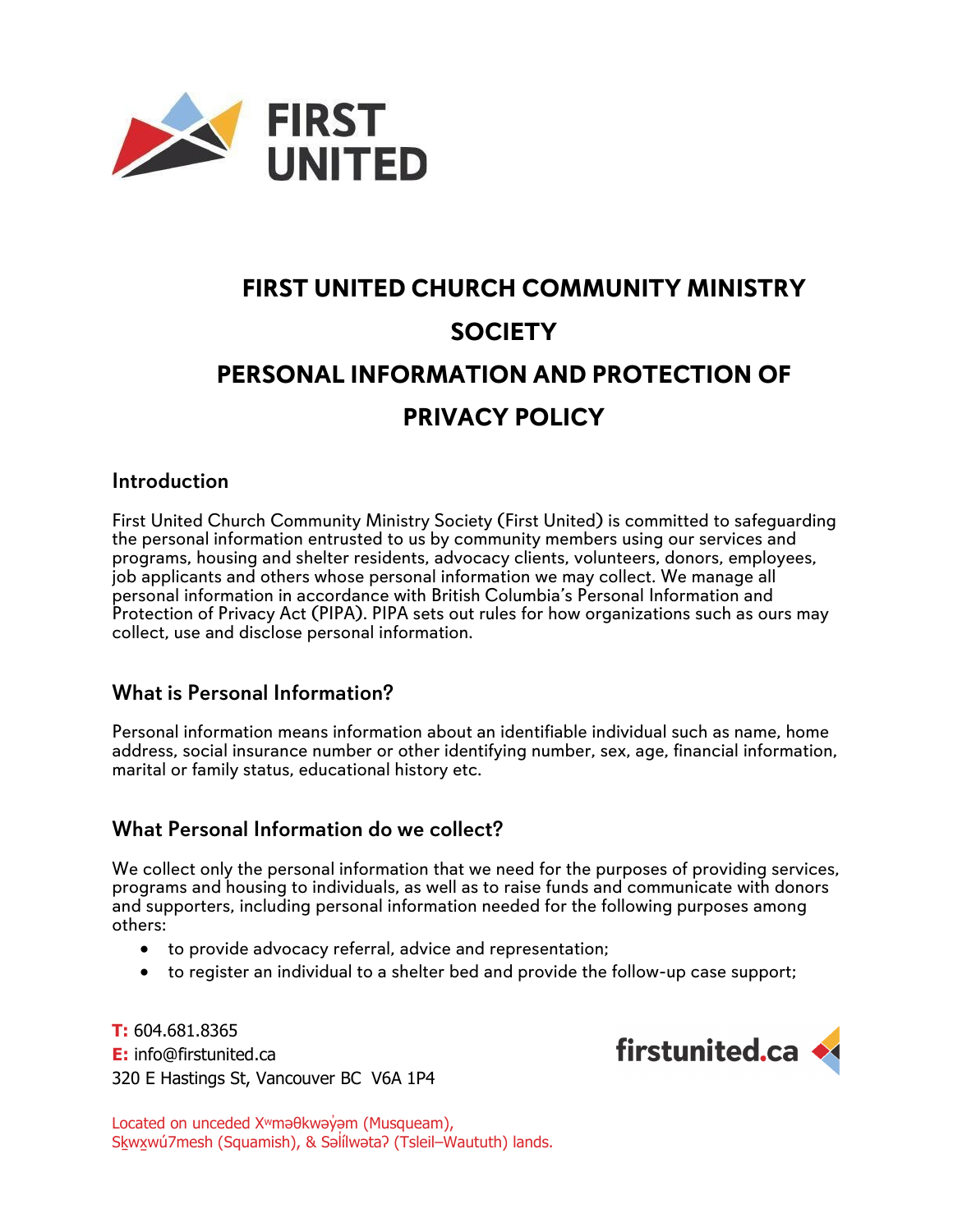- to store an individual's belongings;
- to assess the need of applicants for housing;
- to determine eligibility of tenants for a rental subsidy;
- to enable us to protect the safety and security of rental accommodation for tenants;
- to assist individuals with income tax filing;
- to assist individuals in filling out rental accommodation applications, or applications for income support benefits, health benefits, legal aid, permanent residency, citizenship, identification, and other similar applications;
- to receive and distribute personal mail;
- to refer individuals to programs or enroll individuals in programs;
- to provide charitable benefits such as food or funding for travel;
- to distribute newsletters and other forms of communication;
- to appeal for funds and other types of material support;
- to provide pastoral care, or religious services such as memorial services and weddings;
- and other purposes that arise from carrying out our work.

We inform individuals before or at the time of collecting personal information of the purposes for which we are collecting the information. We do not provide this notification when an individual volunteers information for an obvious purpose, for example to receive mail, apply for housing, file taxes, receive a tax receipt for a donation, and so on.

## Consent

We ask for consent to collect, use or disclose personal information, except in specific circumstances where collection, use or disclosure without consent is authorized or required by law. We may assume consent in cases where an individual volunteers personal information for an obvious purpose.

We will inform individuals of our purpose for collecting personal information and give them a chance to refuse to provide personal information, or a chance to withdraw consent at a later time.

Individuals may withdraw consent at any time by giving reasonable notice, but cannot withdraw consent where doing so would frustrate performance of a legal obligation, such as a contract.

When individuals withdraw consent, First United will explain the likely consequences such as not being able to provide goods or services. In certain situations set out in sections 12, 15 and 18 of the Act, PIPA allows us to collect, use or disclose personal information without an individual's knowledge or consent or from a source other than the individual. Such situations include the following:

• If the collection is clearly in the interests of the individual and consent cannot be obtained in a timely way

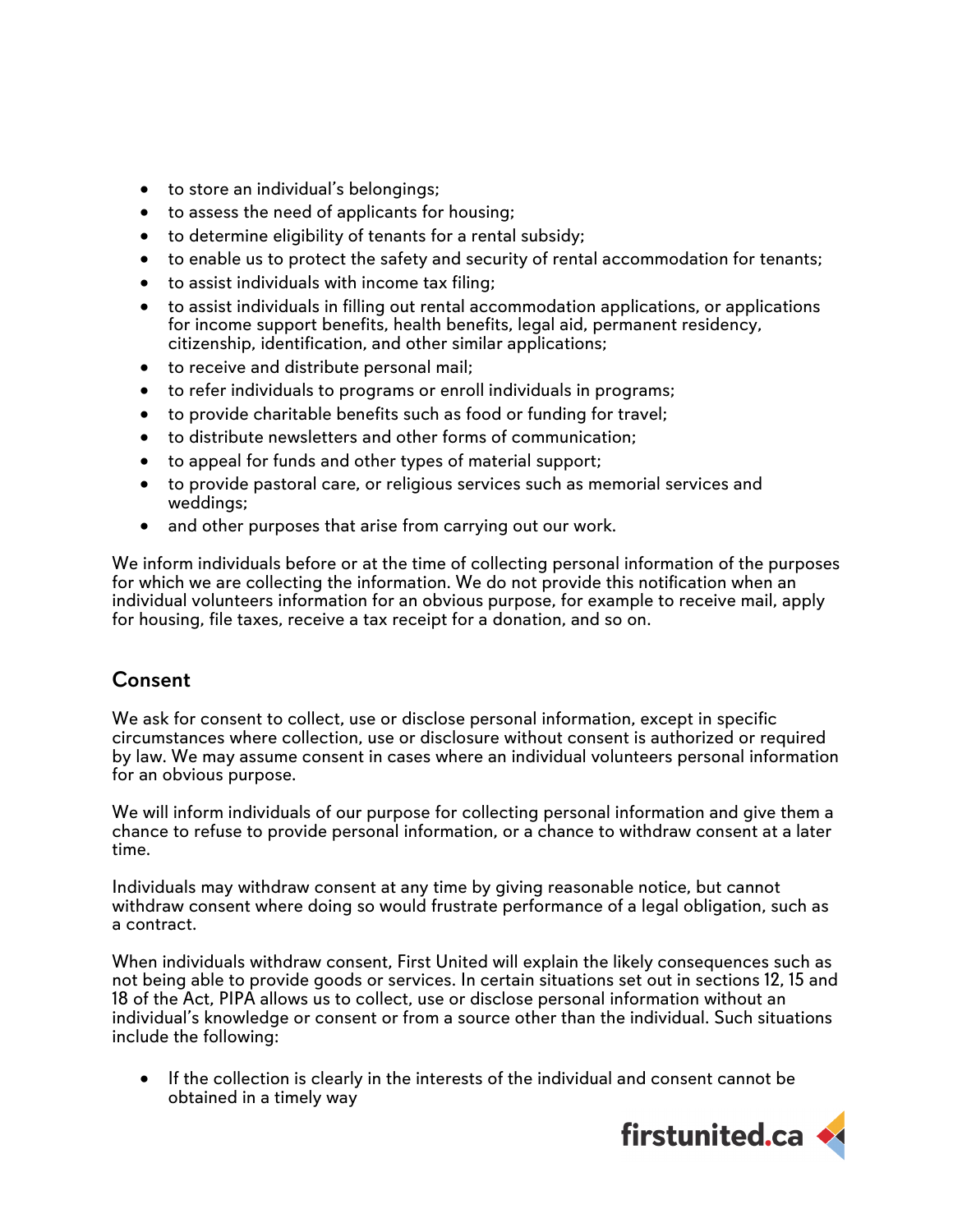- The collection is necessary for the medical treatment of the individual and the individual is unable to give consent
- If it is reasonable to expect that the collection with the consent of the individual would compromise the availability or the accuracy of the personal information and the collection is reasonable for a legal investigation or a civil, criminal or administrative proceeding as these terms are defined in Section 1 of the Act
- If the information was disclosed to First United under sections 12, 15 or 18 of the Act
- The personal information is necessary to facilitate the collection or payment of a debt owed to or by First United
- The personal information is collected for the purposes of the organization providing legal services to a third party and the collection is necessary for providing those services

First United may collect or use personal information from or on behalf of another organization without consent of the individual to whom the information relates if the individual consented to the collection or use of the personal information by the other organization, and the personal information is collected or used by First United solely i) for the purposes for which it was previously collected, and ii) to assist First United to carry out work on behalf of the other organization.

First United may disclose personal information to another organization without consent of the individual to whom the information relates if the individual consented to the collection of the personal information by First United, and the personal information is disclosed to the other organization solely i) for the purposes for which the information was previously collected, and ii) to assist the other organization to carry out work on behalf of First United.

We assume the continuation of consent to continue to use and, where applicable, disclose personal information that we have already collected, for the purpose for which the information was collected.

We ask for express consent for some purposes and may not be able to provide certain services if an individual is unwilling to provide consent to the collection, use or disclosure of certain personal information. Where express consent is needed, we will normally ask individuals to provide their consent in writing, electronically or orally.

## Limits on Collection, Use and Disclosure

First United will collect and use only personal information that is necessary to fulfill the purposes identified in this policy.

First United will not collect, use or disclose personal information except for the purposes identified to the individual, unless First United has received further consent from the individual, or is required to do so by law.

First United will collect, use or disclose information only in accordance with PIPA.

First United will not sell or rent personal information to anyone outside our organization

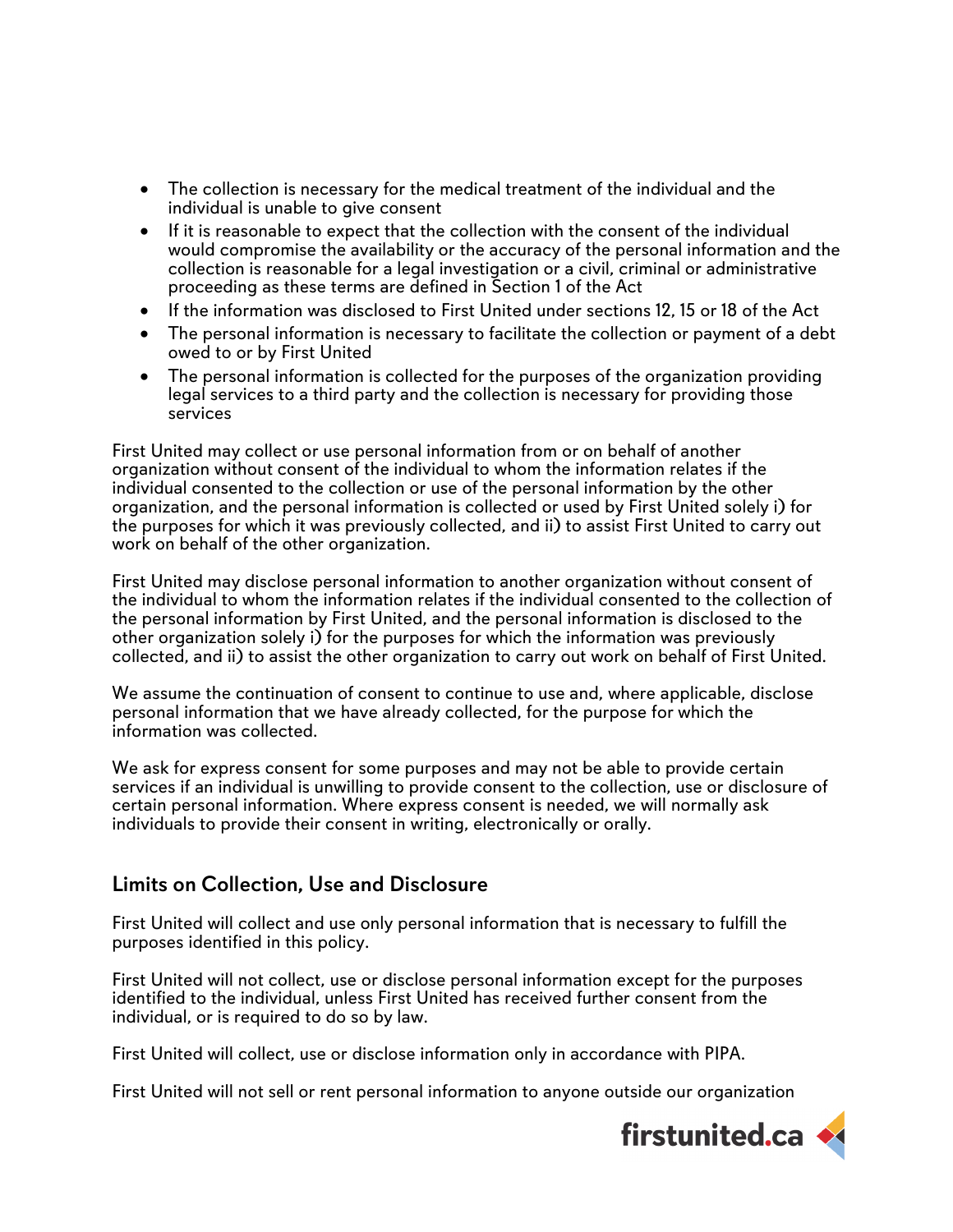without consent in accordance of PIPA.

# What is Employee Personal Information?

For the purposes of PIPA and this policy, "employee" includes "volunteer". Employee personal information is personal information about an employee or volunteer which is collected, used or disclosed solely for the purposes of establishing, managing or terminating an employment relationship or a volunteer work relationship. It may include name, home address, home or personal phone number, social insurance number, personal health number, birth date, sex, marital or family status, employment history, volunteer history, performance reviews etc.

First United may collect, use and disclose this employee personal information without express consent if it is reasonable for purposes of establishing, managing or terminating the employment or volunteer relationship. We will provide current employees and volunteers with prior notice about what information we collect, use or disclose and our purpose for doing so.

# What Employee Personal Information do we Collect, Use and Disclose?

We collect, use and disclose employee personal information for the following purposes:

- To determine eligibility for employment or volunteer work, including verifying qualifications and references
- To establish training and development requirements
- To assess performance and manage performance issues if they arise
- To administer wages and benefits for paid employees
- To process paid employee work-related claims (eg. WCB, EI)
- To comply with requirements of funding bodies
- To comply with applicable laws such as the Income Tax Act, Employment Standards Act etc.

• First United will collect, use and disclose only the amount and type of employee personal information that is reasonable to meet the above purposes. The following is a list of employee personal information that First United may collect, use and disclose to meet those purposes:

- Contact information such as name, home address, personal phone numbers and email addresses
- Criminal background checks
- Employment or volunteer information such as resumés, reference information, letters of offer and acceptance of employment, employment contracts, policy acknowledgement forms, workplace performance evaluations, emergency contacts etc.

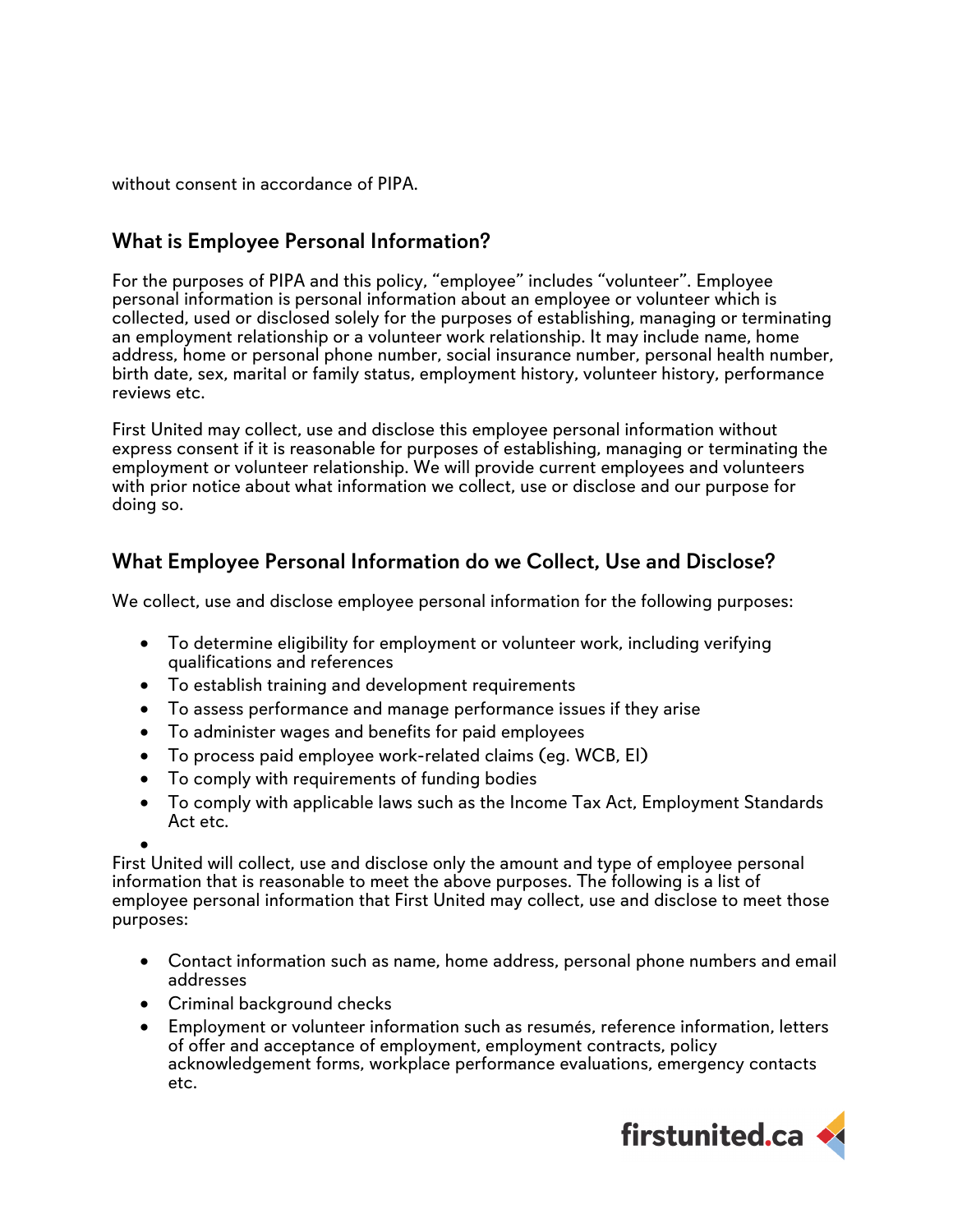- Paid employee benefit information such birth date, sex, beneficiaries, family and marital status etc. relating to applications or changes to health, pension and insurance benefits including medical and dental care, life insurance, disability benefits.
- Financial information of paid employees such as pay cheque deposit information, income tax related information
- Other employee personal information required for the purposes of establishing, managing or terminating an employment or volunteer relationship.

First United will inform employees and volunteers of any new purpose for which we will collect, use or disclose employee personal information, or we will obtain consent before or at the time the information is collected.

In some cases after an employment relationship ends, we will be contacted by other organizations asking to provide a reference. We will not disclose personal information about employees or volunteers to other organizations without express consent.

## How do we ensure that personal information is accurate?

We make reasonable efforts to ensure that personal information that we collect, use or disclose is accurate and complete. Individuals may write to First United to correct any errors or omissions in their personal information under our control, or tell us in person. If First United is satisfied that the individual's request is reasonable, we will correct the personal information as soon as is reasonably possible. We will also, as soon as is reasonably possible, send an individual's corrected personal information to each organization to which it was disclosed during the year before it was corrected.

## How First United keeps information secure

First United has security arrangements to prevent against risks such as unauthorized access, collection, use, disclosure, copying, modification or disposal of personal information. We use appropriate security measure when destroying personal information including shredding paper records and permanently deleting electronic records. The following security measures will be followed to ensure that member personal information is appropriately protected:

- Locked filing cabinets
- Restricted access to offices
- Need-to-know access, and technological measures including the use of passwords and administrator-controlled access.
- Staff is trained to collect, use and disclose personal information only as necessary to fulfill their duties and in accordance with this policy

### How long will First United retain personal information

We will keep personal information used to make a decision that directly affects individuals for at least one year after we make that decision as required under PIPA.

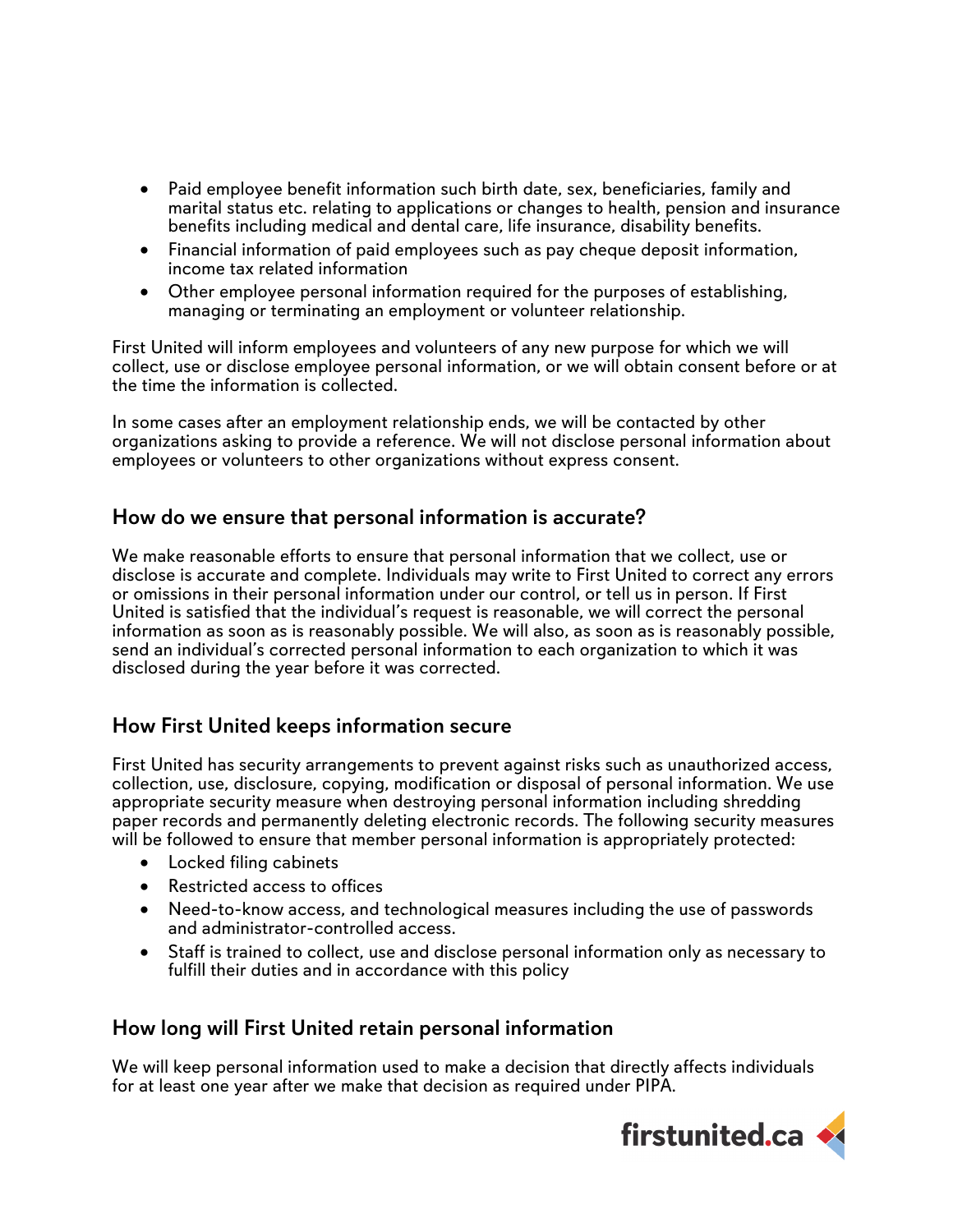Subject to this one-year retention requirement, we will retain personal information only for as long as necessary to fulfill the identified purposes for which it was collected, or as long as required for a legal or business purpose. For instance, legal advocacy records are retained for up to four years after the last contact with a client, and for up to seven years in cases of full representation. Personal information of donors is retained for as long as a donor does not withdraw consent for First United to contact him or her. Tenant records are retained for at least one year and will be destroyed after that if there is not a business or legal reason to retain them.

## Access to records containing personal information

Individuals have a right to access their personal information under our custody or control. A request for access must be made in writing. Individuals may have to prove their identity before gaining access to personal information. First United will provide individuals with personal information under our control, information about how it has been used, and the names of individuals and organizations to which it has been disclosed.

First United may charge a minimal fee for providing an individual with access to his or her personal information. If a fee is required, we will give an estimate in advance of providing the information.

First United will provide requested information within 30 business days after it is requested or will give written notice if we require more time to respond.

In some cases First United may not give an individual access to certain personal information where authorized or required by PIPA to refuse access. Such instances include

- where access would reveal personal information about another individual;
- where disclosure could reasonably be expected to threaten the safety or physical or mental health of another individual;
- where disclosure can reasonably be expected to cause immediate or grave harm to the safety or to the physical or mental health of the individual making the request;
- where disclosure would reveal the identity of an individual who has provided personal information about another individual and the individual providing the personal information does not consent to disclosure of his or her identity.

If First United is able to remove the sensitive information, or personal information about another individual referred to in the above situations from the documents that contain the personal information about the individual who requested it, then First United shall provide the individual with access after it is removed.

If First United refuses an access request, we will state the reasons in writing. Applicants may make a request to the First United privacy officer for an internal review of the decision. Such applicants shall be informed by First United that they have a right to ask the Office of the Information and Privacy Commissioner for British Columbia to review our decision.